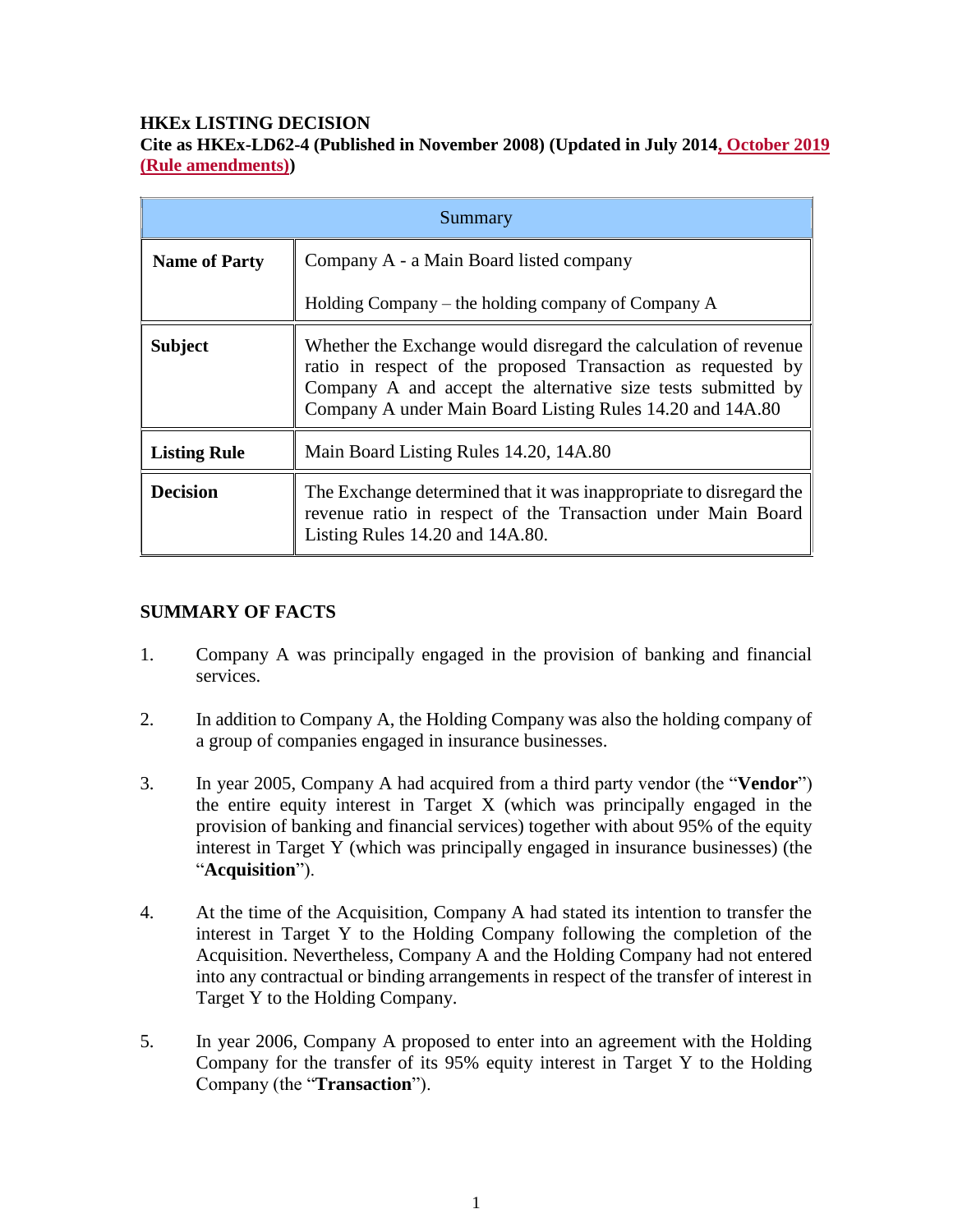- 6. In respect of the proposed Transaction, the assets ratio and profits ratio were less than 1%. The consideration ratio was about 2.1% and the revenue ratio was about 10%.
- 7. Company A submitted the following information to support its request to disregard the revenue ratio in respect of the Transaction under Rules 14.20 and

14A.80:

- The calculation of the revenue ratio produced an anomalous result given that the revenue ratio was approximately 10% but the other percentage ratios were all below 2.5%.
- The revenue ratio was not appropriate to the sphere of activity of Company A because of the difference in what constituted "revenue" for a banking company and an insurance company. It was not meaningful to compare the interest income of a bank with the premium income of an insurance company.
- The Acquisition and the proposed Transaction formed part of a single transaction. Company A's intention to transfer Target Y to the Holding

Company was supported by the following facts:

- the financial results of Target Y were not consolidated in Company A's accounts for the year 2005 given Company A's intention to transfer Target Y to the Holding Company; and
- under the proposed Transaction, Target Y would be transferred to the Holding Company at cost plus interest payment determined with reference to the one-month HIBOR for the period during which the interest in Target Y was held by Company A.
- 8. Company A submitted some alternative size tests to the Exchange which compared (i) the premium income of Target Y with the interest earning loans of Company A or new deposits collected by Company A; (ii) the number of employees; or (iii) the net asset values.

# **THE ISSUE RAISED FOR CONSIDERATION**

9. Whether the Exchange would disregard the calculation of revenue ratio in respect of the proposed Transaction as requested by Company A and accept the alternative size tests submitted by Company A under Rules 14.20 and 14A.80.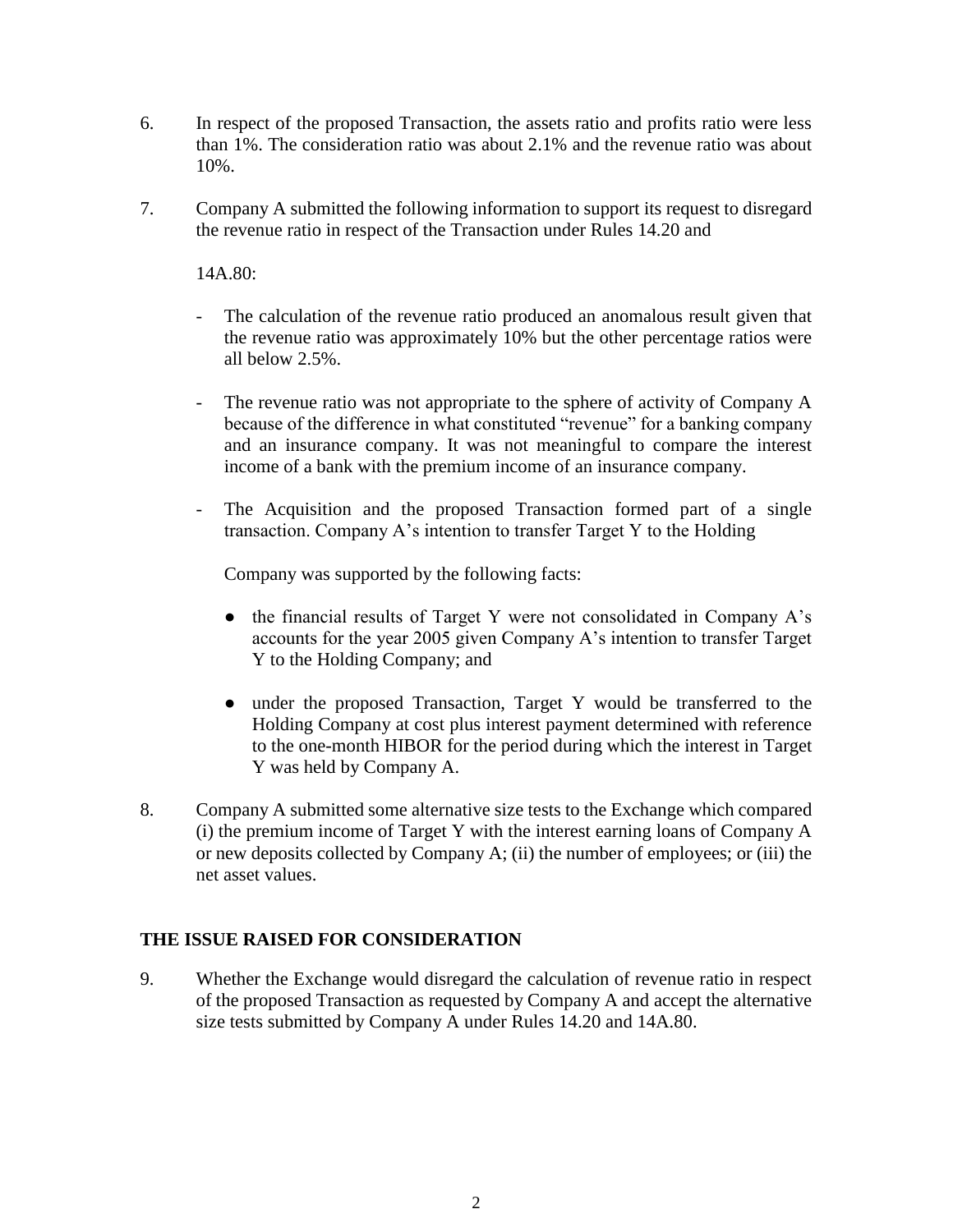#### **APPLICABLE LISTING RULE OR PRINCIPLE**

10. Main Board Listing Rule 14.07(3) provides that a "revenue ratio" refers to:

the revenue attributable to the assets which are the subject of the transaction divided by the revenue of the listed issuer .…

- 11. Main Board Listing Rule 14.20 provides that the Exchange may, where any of the calculations of the percentage ratios produces an anomalous result or is inappropriate to the sphere of activity of the listed issuer, disregard the calculation and substitute other relevant indicators of size, including industry specific tests. The listed issuer must provide alternative tests which it considers appropriate to the Exchange for consideration.:
- 12. Main Board Listing Rule 14A.80 provides that:

if any percentage ratio produces an anomalous result or is inappropriate to the activity of the listed issuer, the Exchange may disregard the ratio and consider alternative test(s) provided by the listed issuer. The listed issuer must seek prior consent of the Exchange if it wishes to apply this rule.

#### **ANALYSIS**

- 13. Rule 14.07 sets out five percentage ratios for assessing the impact of a transaction on the listed issuer from different perspectives. The revenue ratio serves to assess the impact of a transaction on the listed issuer by measuring the relative level of activity of the target being acquired or disposed of against that of the listed issuer.
- 14. The percentage ratio calculation forms the basis for classifying the transaction which determines whether the transaction is subject to any disclosure, reporting and/or shareholders' approval requirements under Chapter 14 or 14A. A connected transaction on normal commercial term is exempt from shareholders' approval requirements if each of the percentage ratios (other than the profits ratio) is less than  $2.5\%$ <sup>1</sup>.
- 15. When considering Company A's request to disregard the revenue ratio in respect of the proposed Transaction, the Exchange had taken into account the following factors:
	- The revenue ratio indicated that the Transaction was of a material size that required independent shareholders' approval under Chapter 14A. This was not out of line with the results of other percentage ratios. In particular, the Exchange noted that the consideration ratio was close to the  $2.5\%$ <sup>1</sup> threshold requiring independent shareholders' approval. The Exchange did not consider the result of the revenue ratio to be anomalous.
	- The revenue ratio measured the impact of the Transaction on Company A by comparing the revenue generated from the principal activity of each of Target Y and Company A. While Target Y was engaging in a line of business different from Company A's principal activity, it did not mean that the calculation of the